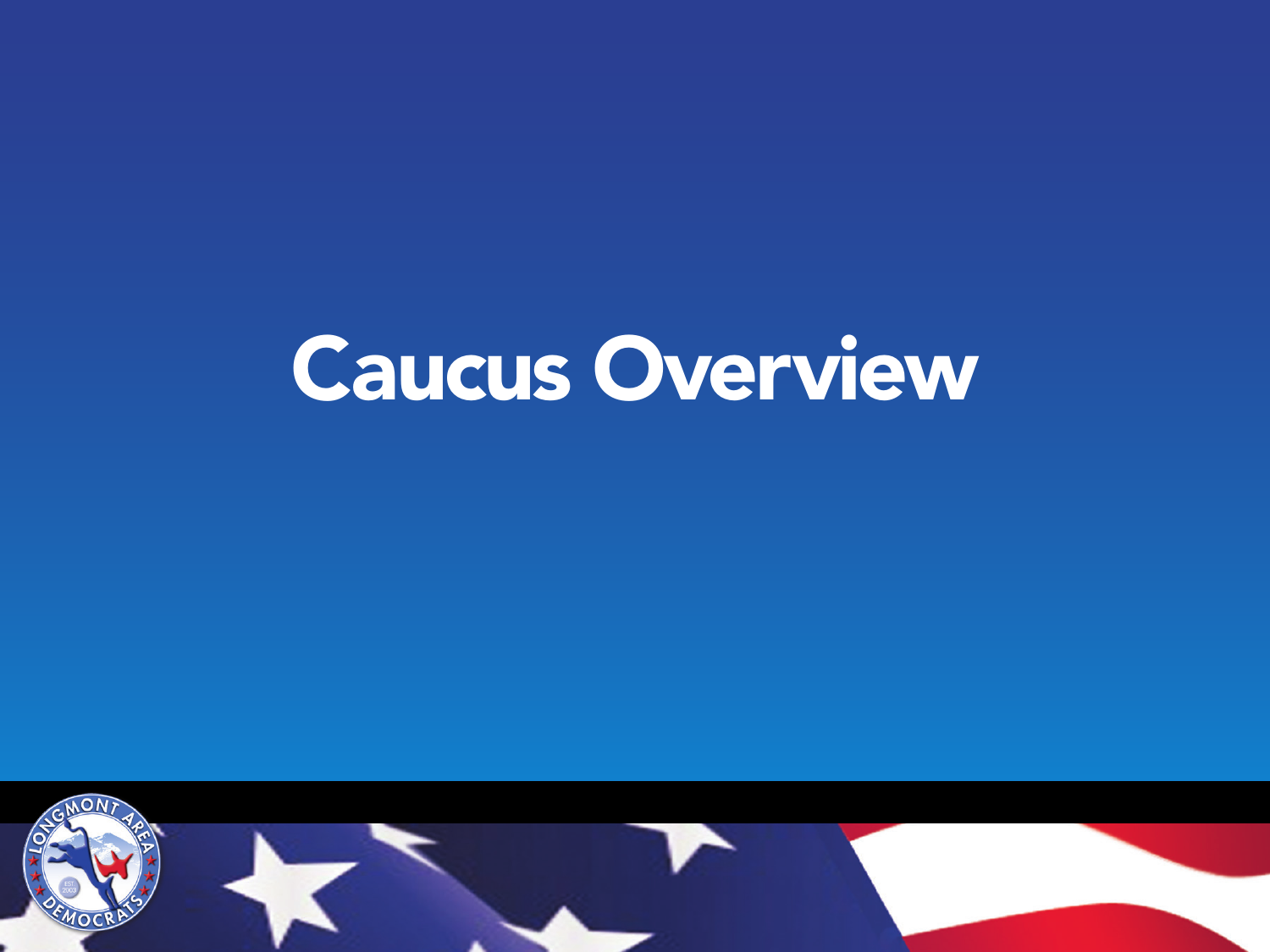# Why Have Caucus?

- Elect delegates to the county assembly on Saturday, March 24 as a first step in the candidate nominating process. *This year, it is the first step to elect Delegates for the Governors race.*
- Renew, rebuild, and recruit precinct leadership — THIS IS COMMUNITY ORGANIZING!

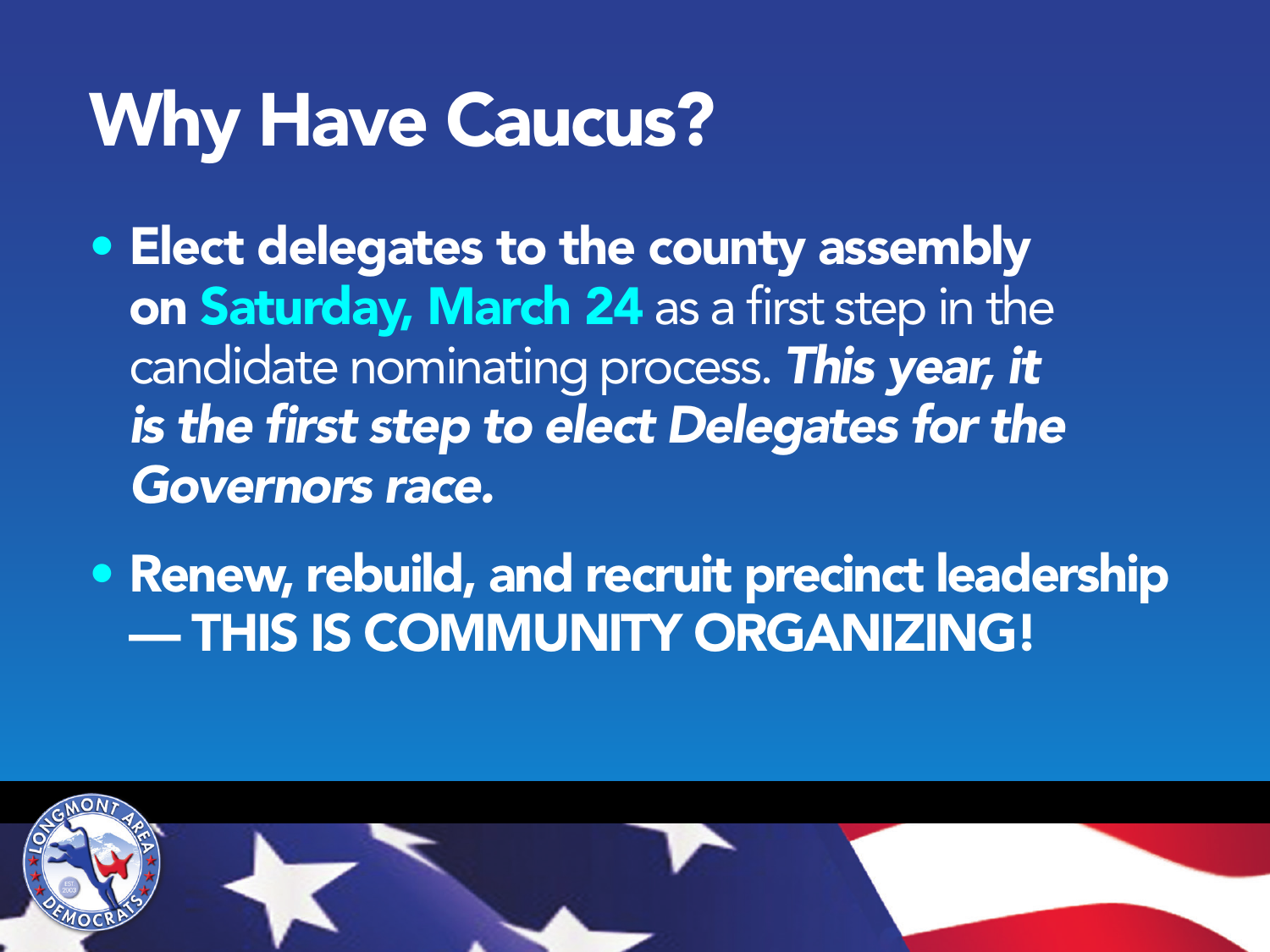### Confused? Didn't we vote to "end" Caucus?

- NO. We voted to *not Caucus for Presidential Elections* — so more people could be involved in the election process*.*
- Caucus will still be held for all the down ballot races.

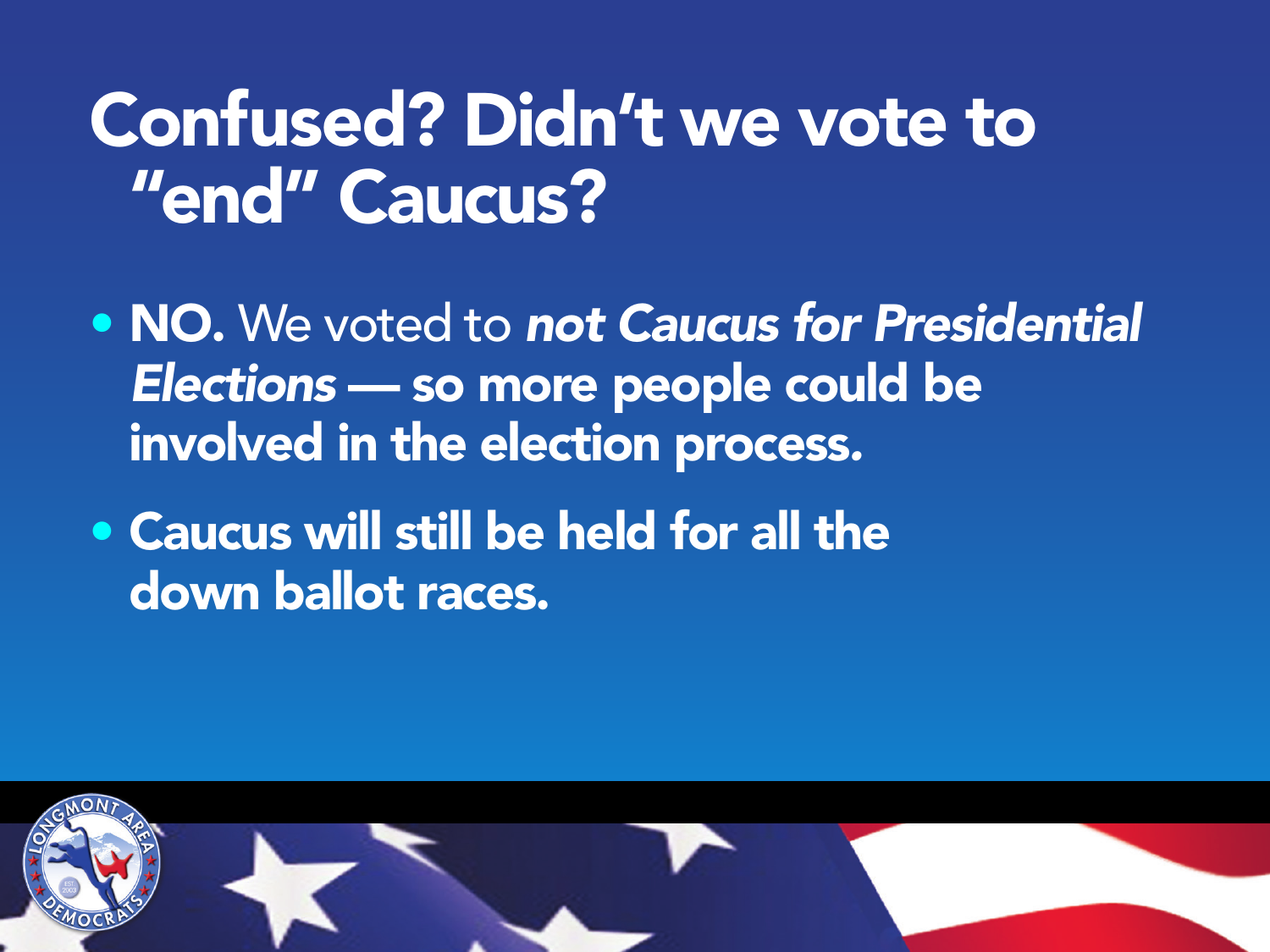#### 2018 Democratic Party Nomination Process • Precinct Caucus Tuesday, March 6

- County Assembly/Convention Saturday, March 24 (Boulder High School) At the County Assembly, breakout meetings will occur for the following groups:
	- House District assembly meetings
	- Senate District Assembly meetings
	- Congressional District meetings
	- Other assembly meetings (continued)

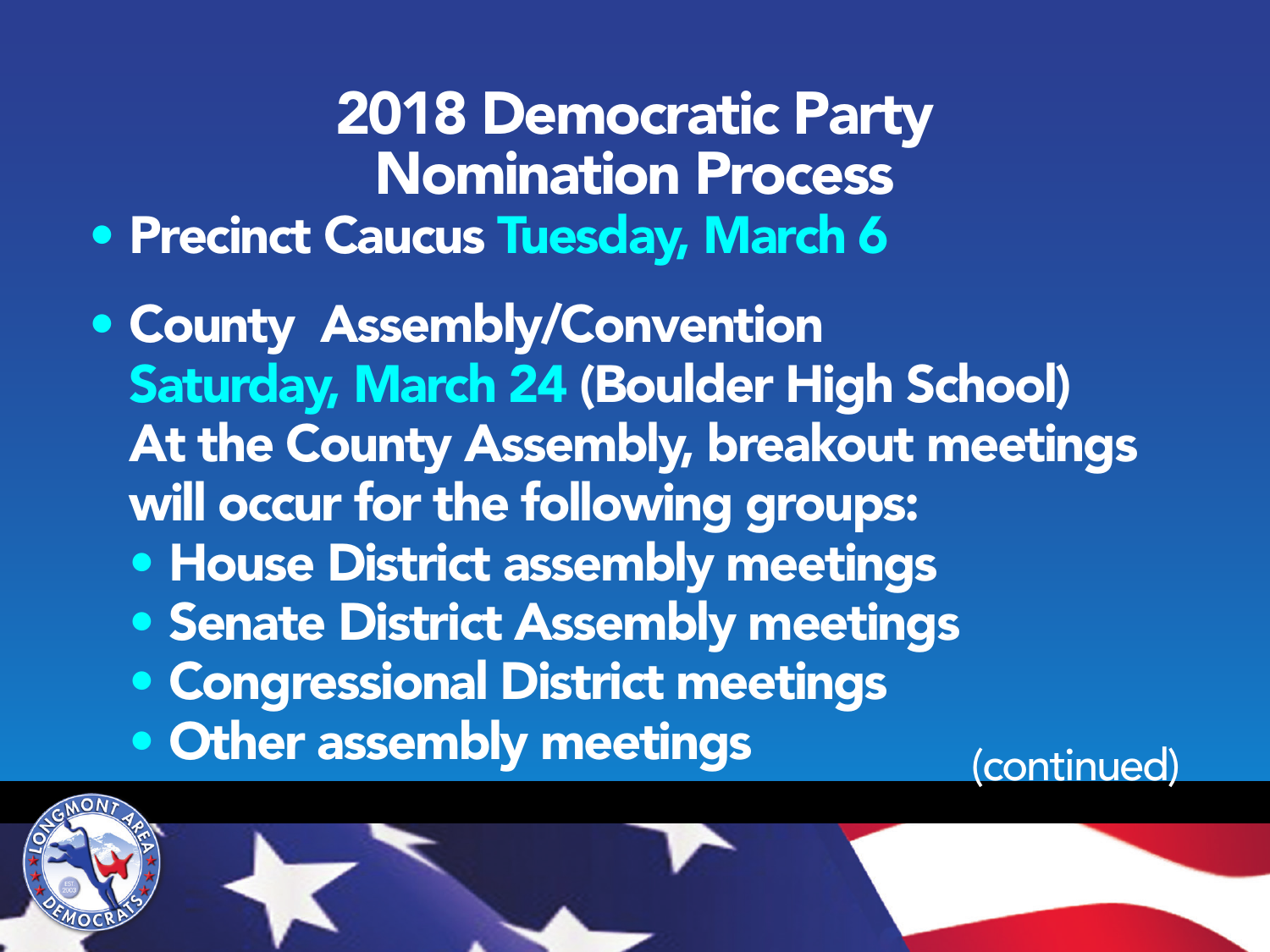#### 2018 Democratic Party Nomination Process (continued)

- State Assembly Saturday, April 14
- PRIMARY ELECTION Tuesday, June 26
- GENERAL ELECTION Tuesday, November 6
- (All Colorado Elections are Mail-in Ballot)

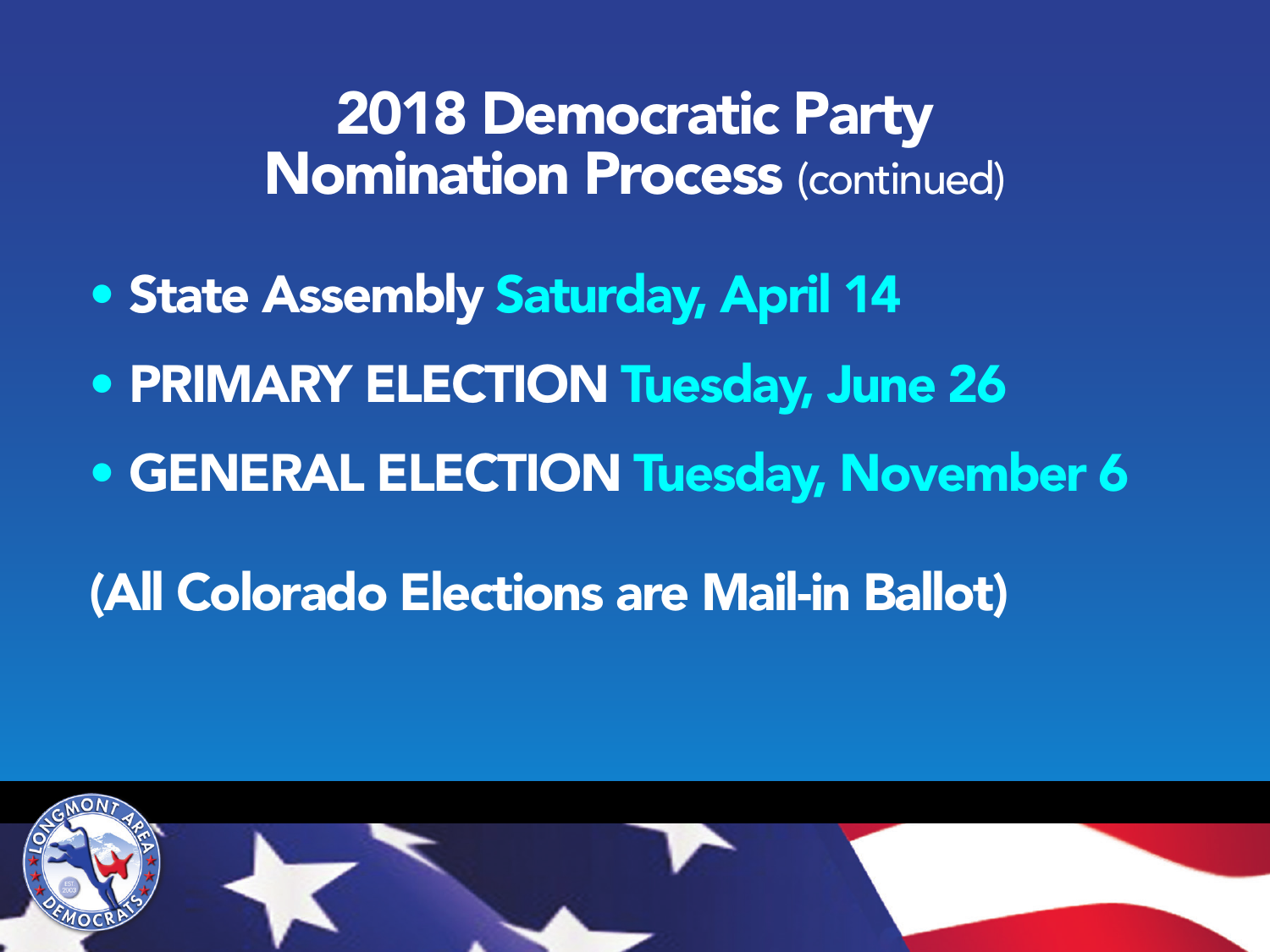# What Does Your Long Precinct Number Tell You? 4 17 11 07 625 4 – Congress (Longmont is CD4)

17 – State Senate District 11 – State House District 7 – County (Longmont is Boulder County) Last 3 numbers is your "unique precinct identifier" *(Longmont Precincts are 600s, North of Longmont are 700s, Boulder is 800s, etc.)*

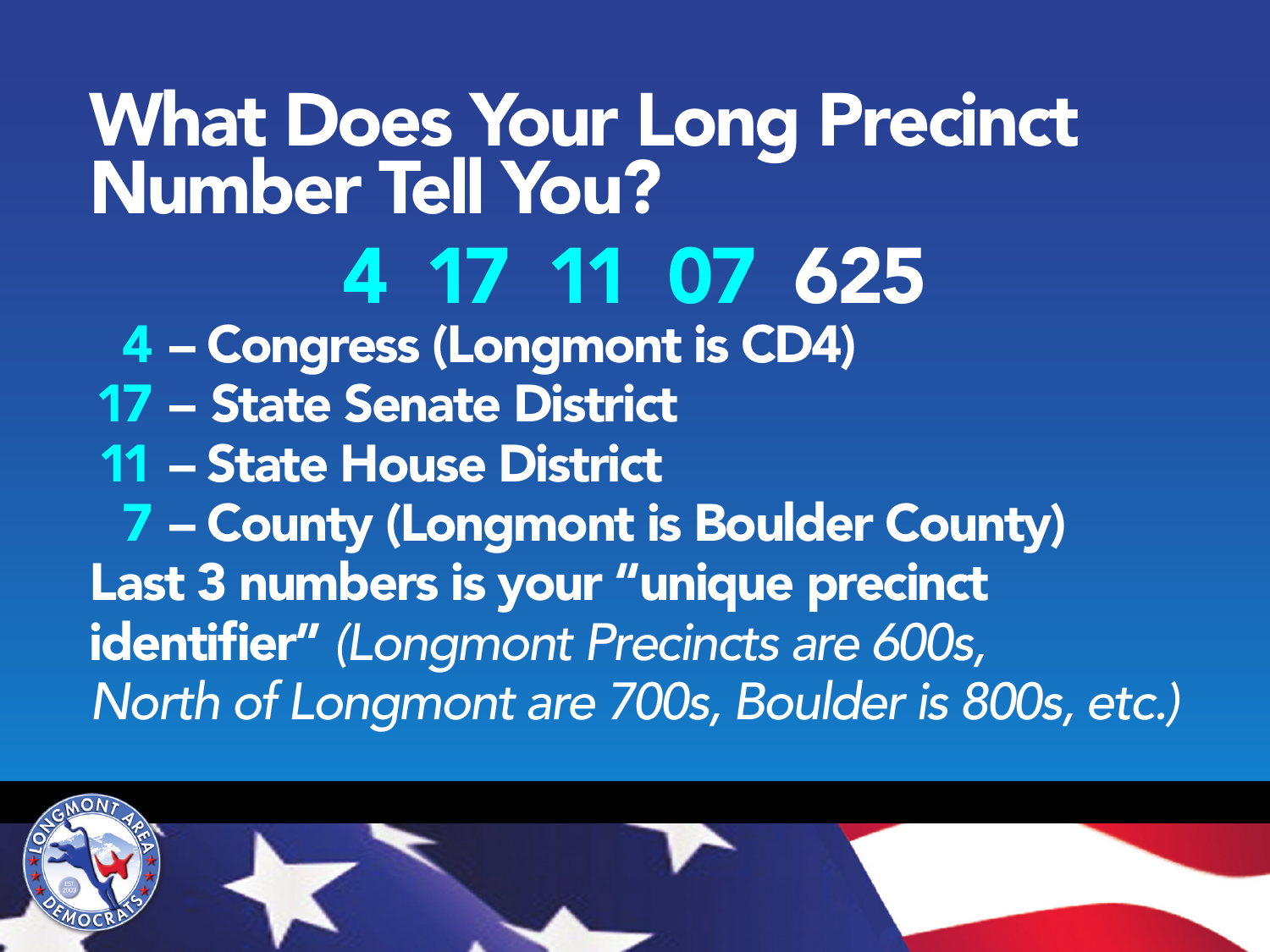# Caucus, Tuesday, March 6:

• Registration starts at 6pm at your Supersite NEW FEATURE: Preregistration will be available online around February 8 (watch for the go live date on bocodems.org) precincts...)

(A "Supersite"

A "Supersnered

- Registration will also be done online at the Caucus site — which should speed up the lines
- Right now, look up your Precinct Leader and where your caucus will be held: go to bocodems.org > Vote > Precinct Leader Lookup (fill out form)

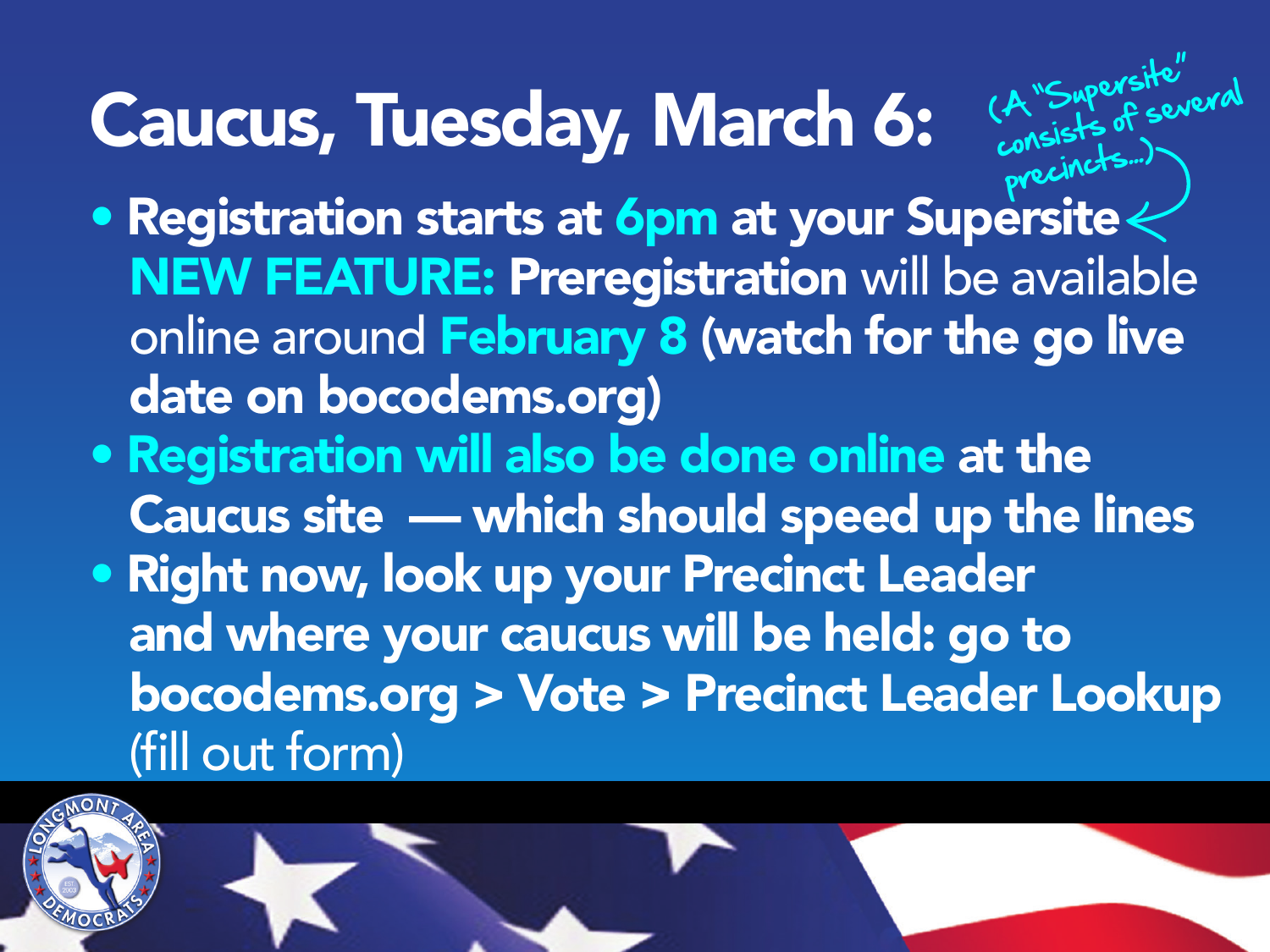### Caucus, Tuesday, March 6: (continued)

- Large meeting starts at 6:45pm (instructions given and candidates can speak to the group)
- Individual caucuses start at 7:30pm (each precinct meets in "breakout" classroom or area)
- Caucus tasks: election of Caucus Chair and Caucus Secretary for the evening, Precinct Leaders for the next two years, and Delegates for the County Assembly (March 24). *This meeting MUST be done by 8:55pm* • Everyone *must be out of the building by 9pm!*